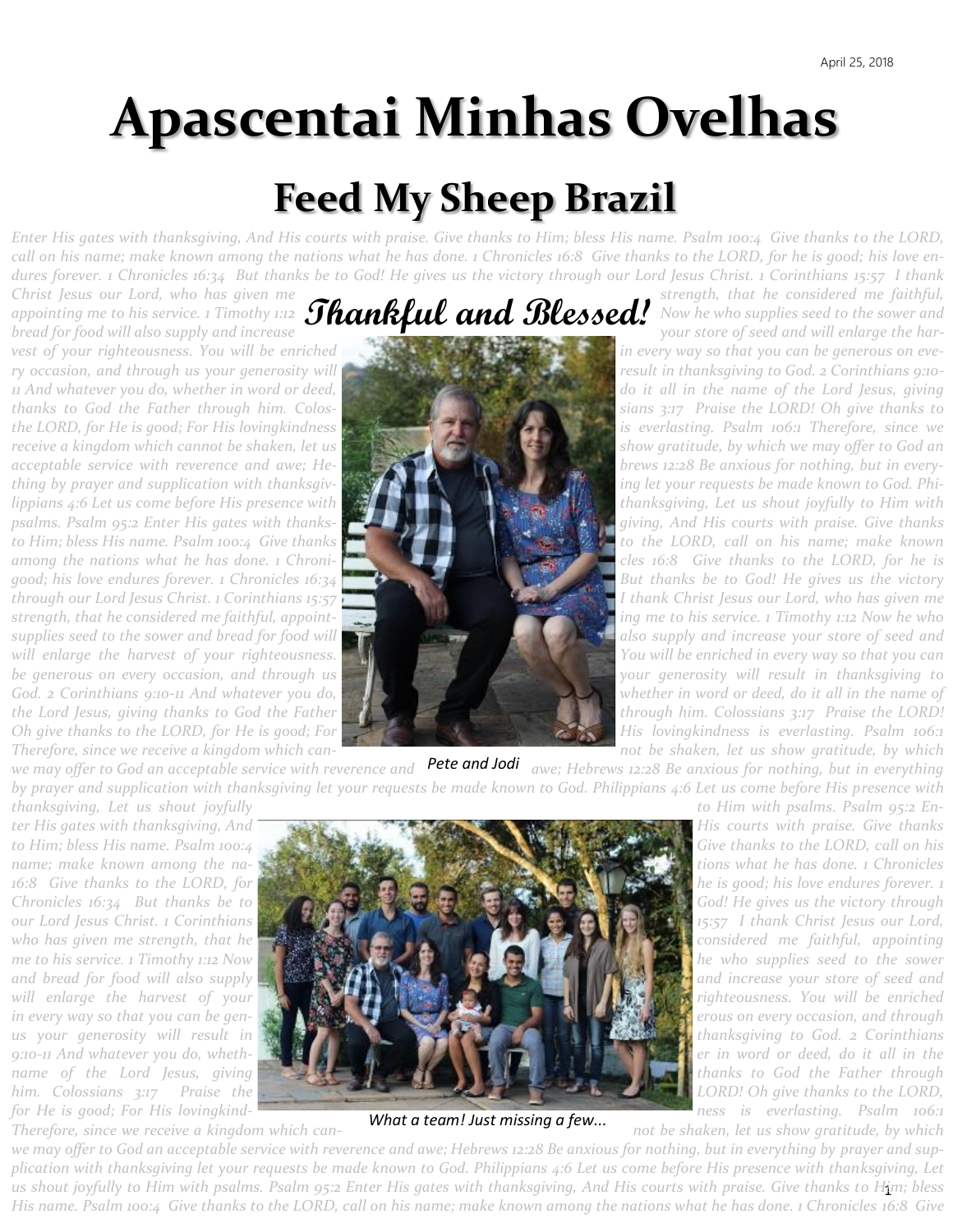

#### 2018 Sprinter Van!

Thank you, Lord Jesus, for touching the hearts of SO MANY people that love Your ministry in Brazil!





As you know we are reaching people groups in the cities of Varzea, Jarinú, São Paulo and Campinas for the gospel.

We use our current van on a daily basis for our volunteers, mission trips, to bring people together for worship, and to do what Jesus said to do in one of His stories.... "Then the master of the household was furious and said to his slave, 'Go out quickly to the streets and alleys of the city, and **bring in the poor**, the crippled, the blind, and the lame." *(Luke 14:21b)* and **"**So the master said to his slave, 'Go out to the highways and country roads and **urge people to come in**, so that my house will be filled." (*Luke 14:23)*

We have used our old van for this since 1998 and will continue to use it but on a more limited base now. Thank you for your continued support as insurance, fuel, toll and upkeep of transportation is one of the biggest ongoing expenses. We now have a bus that holds 33 people, the new van that carries 15 passengers and the old van.

Please pray as we are currently applying to be exempt from luxury tax on the new vehicle just as we have for our bus. This will save us over \$1,000 dollars annually! Fortunately, the old van has no luxury tax applied as it is 20 years old!



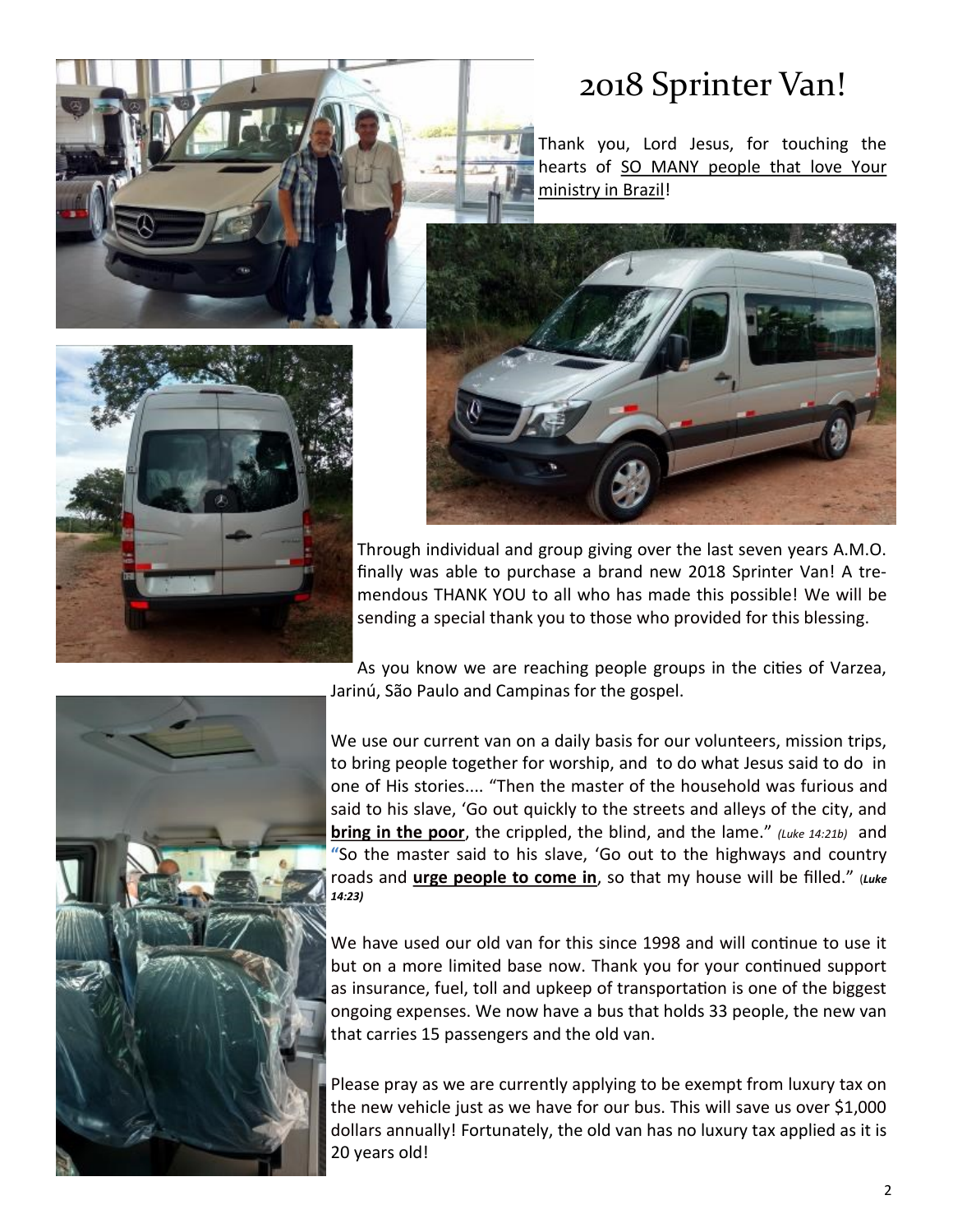## Campinas Church

In Campinas some men from our church have plastered the walls of the sanctuary, put in a simple baptismal and already installed the metal frame work for future sanctuary roof. **We are looking to the Lord to provide the roof tile and eight windows in the sanctuary (\$4,700 dollars)** The most exciting thing to see is the Campinas Church itself is doing their part in providing their own volunteer laborers!



#### AMO Homes:

The third home (below) is coming along as the tile flooring has now been laid. Wooden windows are being varnished and installed. We still need to purchase plumbing fixtures, counter tops, and exterior and interior paint.





We received funding for material for the fourth home (shown below) and for the mini-vocational training building! Praise the Lord! We will be sending a special thank you to those who provided for these projects. As you can see by the progress our volunteers on Campus are kept busy!



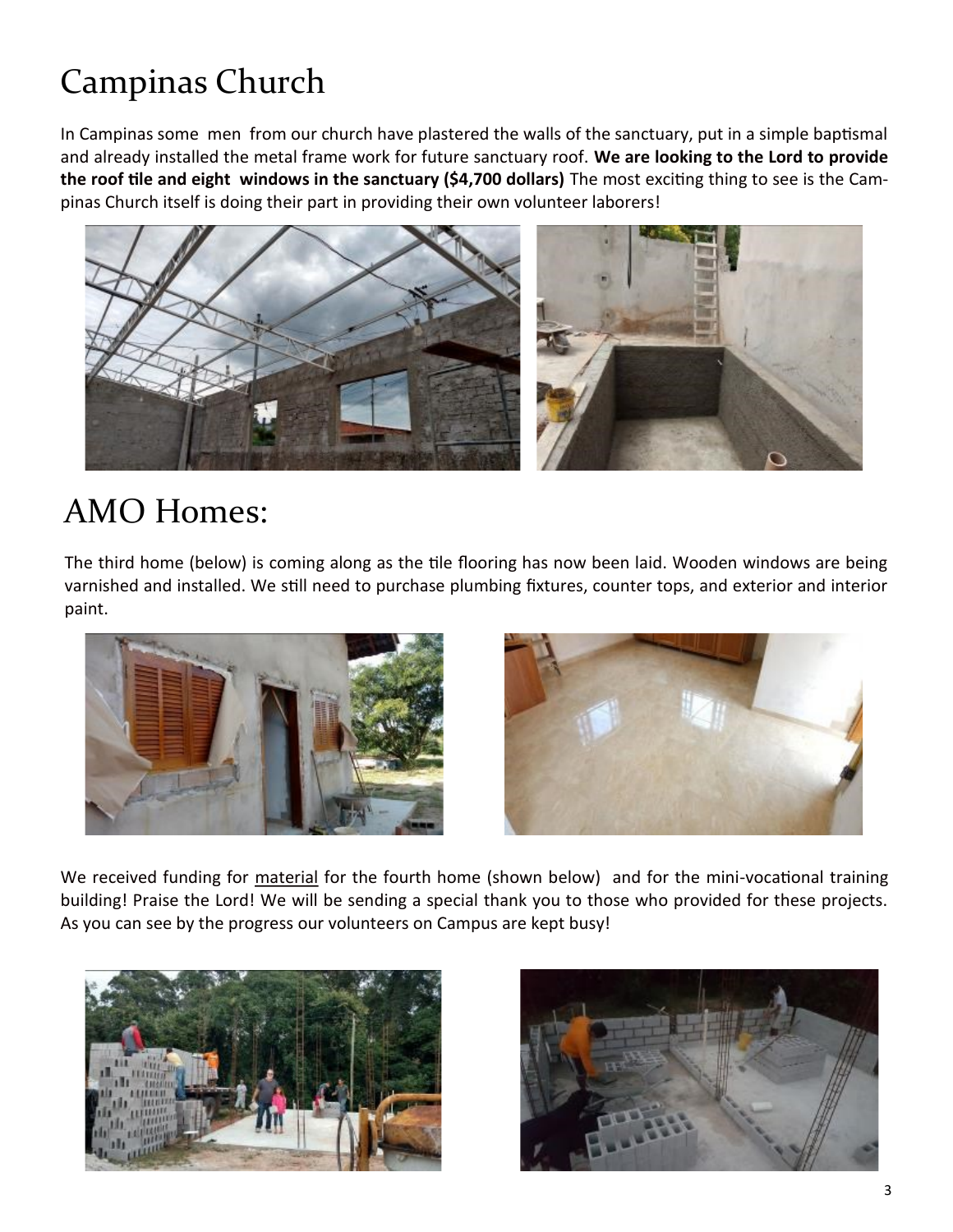### **Самр 2018**



Camp, that wonderful time of year where kids from the poor communities where we minister get to leave their surroundings for a few days to get distracted, have fun and eat lots of yummy food.

Our goal for Camp is to bring the kids out to where they won't be influenced by the worldly pressures of the ever-so-popular Carnaval here in Brazil. It is such a huge part of the culture here that it's difficult to avoid as businesses and schools close, television shows a constant barrage of semi-nude bodies dancing in the streets and every neighborhood has their own local celebrations.

We brought older teens first and then young children out to the mission property from the Favela Cachoerinha in Sao Paulo, Gleba B in Campinas, Varzea Paulista, and Maracana. In addition we had nine small children from Campinas here at the same time having their own separate camp experience.

Their days were made up of many activities and games, bible studies, competitions, night games, special dress up dinners, sports and food! We are thankful for His protection over everyone!

When the group of teens from Sao Paulo were being driven back home one of our volunteers messaged us to pray for one of the bigger guys, Emer-

son, as he was crying in the van! He didn't want to go back to his home. The when our team took back the young

kids to Campinas the mother of one of the eight-year-old girls asked if we could bring her daughter back home with us as there wasn't going to be food in the home for any of them the following day.

It breaks our heart what some of these kids go through dayto-day. We are thankful to be able to be present in their lives as it may be the only stable thing they have to count on. Please join us in prayer for them.